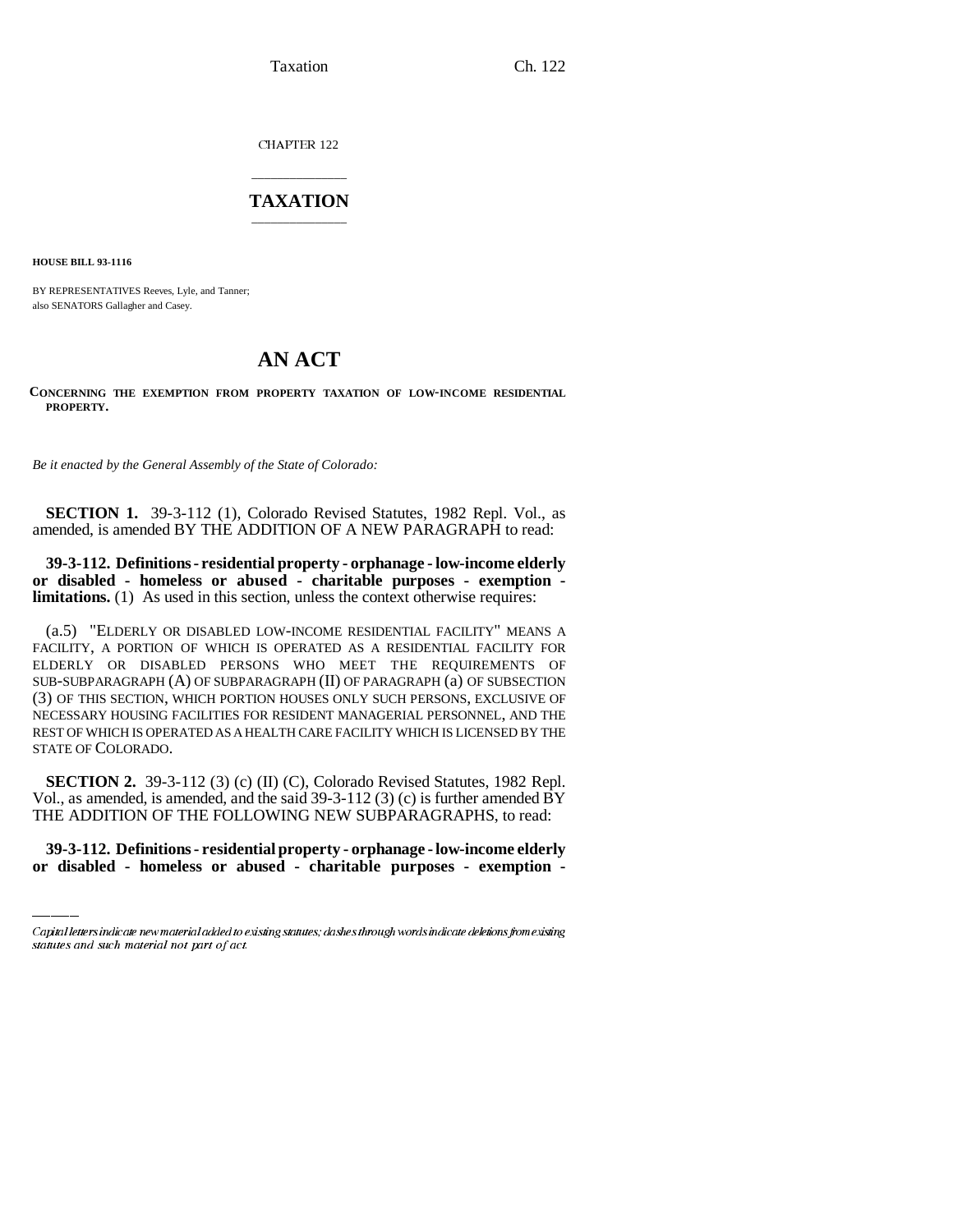## Ch. 122 Taxation

**limitations.** (3) In order for property to be exempt from the levy and collection of property tax pursuant to the provisions of subsection (2) of this section, the administrator shall be required to find, pursuant to the provisions of section 39-2-117, that:

(c) The property is owned:

(II) (C) The provisions of this subparagraph (II) shall apply to applications for exemption made pursuant to section 39-2-117 which are filed on and after January 1, 1991, or which are pending on said date; OR

(III) (A) WITH RESPECT TO RESIDENTIAL STRUCTURES SPECIFIED IN SUB-SUBPARAGRAPH (A) OF SUBPARAGRAPH (II) OF PARAGRAPH (a) OF THIS SUBSECTION (3), BY ANY DOMESTIC OR FOREIGN LIMITED PARTNERSHIP OF WHICH ALL OF THE GENERAL AND LIMITED PARTNERS ARE NONPROFIT CORPORATIONS WHICH SATISFY THE PROVISIONS OF SUBPARAGRAPH (I) OF THIS PARAGRAPH (c).

(B) THE PROVISIONS OF THIS SUBPARAGRAPH (III) SHALL APPLY TO APPLICATIONS FOR EXEMPTION MADE PURSUANT TO SECTION 39-2-117 WHICH ARE FILED ON OR AFTER JANUARY 1, 1993, OR WHICH ARE PENDING ON SAID DATE; OR

(IV) (A) WITH RESPECT TO ELDERLY OR DISABLED LOW-INCOME RESIDENTIAL FACILITIES, DURING ANY COMPLIANCE PERIOD, AS DEFINED BY SECTION 42 (i) (1) OF THE "INTERNAL REVENUE CODE OF 1986", AS AMENDED, BY ANY DOMESTIC OR FOREIGN LIMITED PARTNERSHIP SO LONG AS EACH OF THE GENERAL PARTNERS OF SUCH LIMITED PARTNERSHIP IS A FOR-PROFIT CORPORATION, SEVENTY-FIVE PERCENT OR MORE OF THE OUTSTANDING VOTING STOCK OF WHICH IS OWNED BY, AND SEVENTY-FIVE PERCENT OR MORE OF THE MEMBERS OF THE BOARD OF DIRECTORS OF WHICH IS ELECTED BY, ONE OR MORE NONPROFIT CORPORATIONS WHICH SATISFY THE PROVISIONS OF SUBPARAGRAPH (I) OF THIS PARAGRAPH (c) AND SO LONG AS SUCH LIMITED PARTNERSHIP WAS FORMED FOR THE PURPOSE OF OBTAINING, AND THE STRUCTURE WHICH IS OWNED BY SUCH LIMITED PARTNERSHIP HAS BEEN ALLOCATED, LOW-INCOME HOUSING CREDITS PURSUANT TO SECTION 42 OF THE "INCOME TAX CODE OF 1986", AS AMENDED.

(B) THE PROVISIONS OF THIS SUBPARAGRAPH (IV) SHALL NOT APPLY IF, DURING ANY COMPLIANCE PERIOD: ANY OF THE GENERAL PARTNERS OF THE DOMESTIC OR FOREIGN LIMITED PARTNERSHIP WHICH OWNS THE RESIDENTIAL STRUCTURE SPECIFIED IN SUB-SUBPARAGRAPH (A) OF THIS SUBPARAGRAPH (IV) CEASE TO MEET THE REQUIREMENTS SPECIFIED IN SUB-SUBPARAGRAPH (A) OF THIS SUBPARAGRAPH (IV); THE DOMESTIC OR FOREIGN LIMITED PARTNERSHIP WHICH OWNS SUCH RESIDENTIAL STRUCTURE DISTRIBUTES CASH OR OTHER PROPERTY TO ITS PARTNERS; OR SUCH RESIDENTIAL STRUCTURE IS SOLD OR OTHERWISE DISPOSED OF.

(C) UPON A DETERMINATION BY THE ADMINISTRATOR THAT ANY OF THE EVENTS SPECIFIED IN SUB-SUBPARAGRAPH (B) OF THIS SUBPARAGRAPH (IV) HAVE OCCURRED, THE ADMINISTRATOR SHALL REVOKE THE PROPERTY TAX EXEMPTION FOR THE RESIDENTIAL FACILITY SPECIFIED IN SUB-SUBPARAGRAPH (A) OF THIS SUBPARAGRAPH (IV) AND PROPERTY TAXES SHALL BE LEVIED AND COLLECTED AGAINST SUCH RESIDENTIAL FACILITY IN THE AMOUNT WHICH WOULD HAVE OTHERWISE BEEN LEVIED AND COLLECTED FROM THE DATE ON WHICH SUCH EXEMPTION WAS INITIALLY